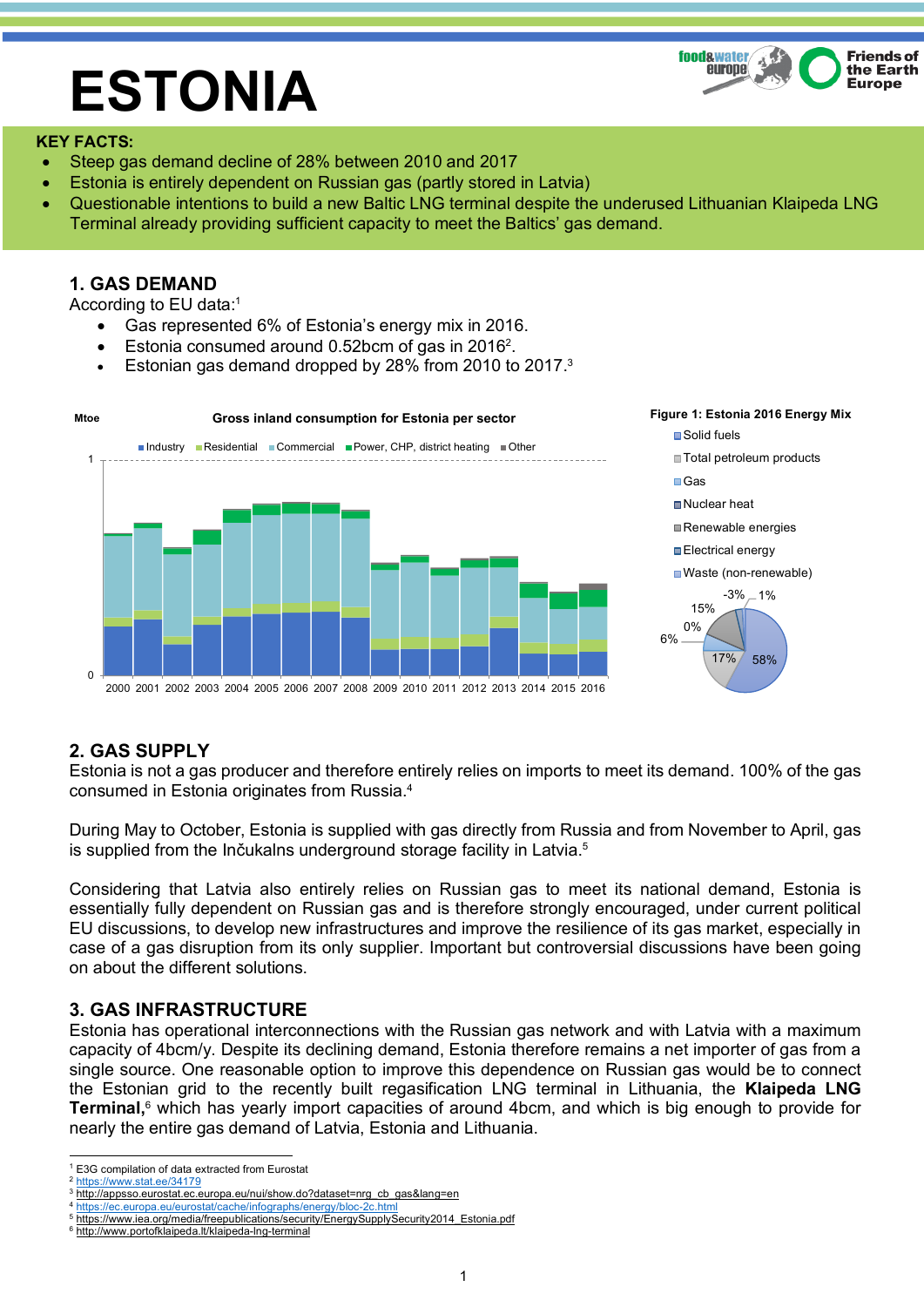However, the country seems to be looking at the problem from a very different perspective, working closely with other governments in the region on the following PCI projects.<sup>7</sup>

#### **A new Baltic LNG Terminal**

Estonia is putting efforts into trying to have its own LNG terminal by pushing for two projects at the same time:

- The **Muuga LNG terminal** (near Tallinn) with 4bcm annual regasification capacity and a storage capacity between 50 000 m3 to 320 000 m3. 8
- The **Paldiski LNG Terminal** with a 2.5bcm regasification capacity and a 160,000m<sup>3</sup> storage capacity.<sup>9</sup>

These two projects have not been accepted in the third PCI list but both applied as candidates for the 4<sup>th</sup> list. The Commission seems to only support one project in the region leaving it up to the Baltic states

Figure 2: Gas infrastructure in Estonia



to decide on which will be their priority project. It is clear that a new LNG terminal such as this would need financial support from the EU. This support would potentially have to be really significant, as conceived by the Paldiski LNG terminal project operator who warned that the infrastructure could only be built if the European Commission was covering 43% (around €150 million) of the €344 million needed. <sup>10</sup> However, an application by the Paldiski LNG project promoter for EU funds under the CEF was denied in 2017.11 Other developments make plans to add new LNG capacities seem even less reasonable: the Lithuanian LNG terminal which is already able to supply Estonia and Latvia with gas, was planned to be leased until 2024. The Lithuanian government approved the terminals acquisition after 2024 in 2018<sup>12</sup>, which makes it clear that these import capacities would be available beyond 2024 if necessary.

Giving priority to even one of these projects seems very questionable for other reasons too: Estonia is really not a "gas country". It only consumes over 0.5bcm of gas per year (which represents a marginal share of Estonia's total primary energy supply: only 6.2% of its energy supply was met with gas in 2015.<sup>13</sup> It has the lowest dependency on energy imports (because of its oil production). Some signals raise other questions about the viability and interest of the Muuga project: this project was initially supposed to be a 2.5bcm project jointly run with Finland, but Finland eventually opted out after realizing that it was not commercially viable and that there was not sufficient demand in the Finnish market.14 In 2019, the Finnish government even stated that it does not support the building of any new LNG terminals in Latvia or Estonia. 15

With the Klaipeda LNG Terminal in Lithuania, currently underused, the construction of a new terminal in the region doesn't seem to be economically and environmentally justifiable: this would **only be a tool for Estonia to negotiate its gas contracts with Gazprom downward**, to copy what Lithuania did a couple of years ago after the construction of the Klaipeda LNG terminal, but certainly not to reasonably diversify energy supplies and prepare a decarbonised future. One detail that strongly underlines the fact that Klaipeda is more of a boost to the gas industry than a project to meet Lithuanian energy consumers needs<sup>16</sup> is that: the biggest share of capacities at the terminals have been booked by Achema, a fertilizer company using fossil gas as a feedstock.<sup>17</sup>

#### **The Balticconnector pipeline between Estonia and Finland**

 <sup>7</sup> https://ec.europa.eu/energy/en/topics/infrastructure/projects-common-interest

<sup>8</sup> http://www.gie.eu/download/maps/2015/GIE\_LNG\_2015\_A0\_1189x841\_FULL\_wINFOGRAPHICS\_FINAL.pdf

<sup>9</sup> http://www.gie.eu/index.php/maps-data/lng-map

<sup>10</sup> http://www.naturalgaseurope.com/estonias-alexela-awaits-eus-decision-on-paldiski-lngt-financing-28078

<sup>11</sup> http://www.lngworldnews.com/alexelas-paldiski-lng-terminal-denied-eu-funds/ <sup>12</sup> https://www.lngworldnews.com/lithuanian-parliament-approves-fsru-acquisition/

<sup>13</sup> https://ec.europa.eu/commission/sites/beta-political/files/energy-union-factsheet-estonia\_en.pdf

<sup>14</sup> http://www.naturalgasworld.com/estonia-tallinn-lng-terminal-prospects-dampened-revised-lithuania-statoil-contract-28030

<sup>15</sup> Repeated statement given by the Finnish government representative attending the BEMIP PCI process meetings in the first half of 2019

<sup>16</sup> http://www.skultelng.lv/en/baltijas\_gazes\_tirgus/

<sup>17</sup> https://www.lngworldnews.com/lithuania-achema-books-additional-lng-terminal-capacity/?utm\_source=emark&utm\_medium=email&utm\_campaign=daily-updatelng-world-news-2019-06-07&uid=52896